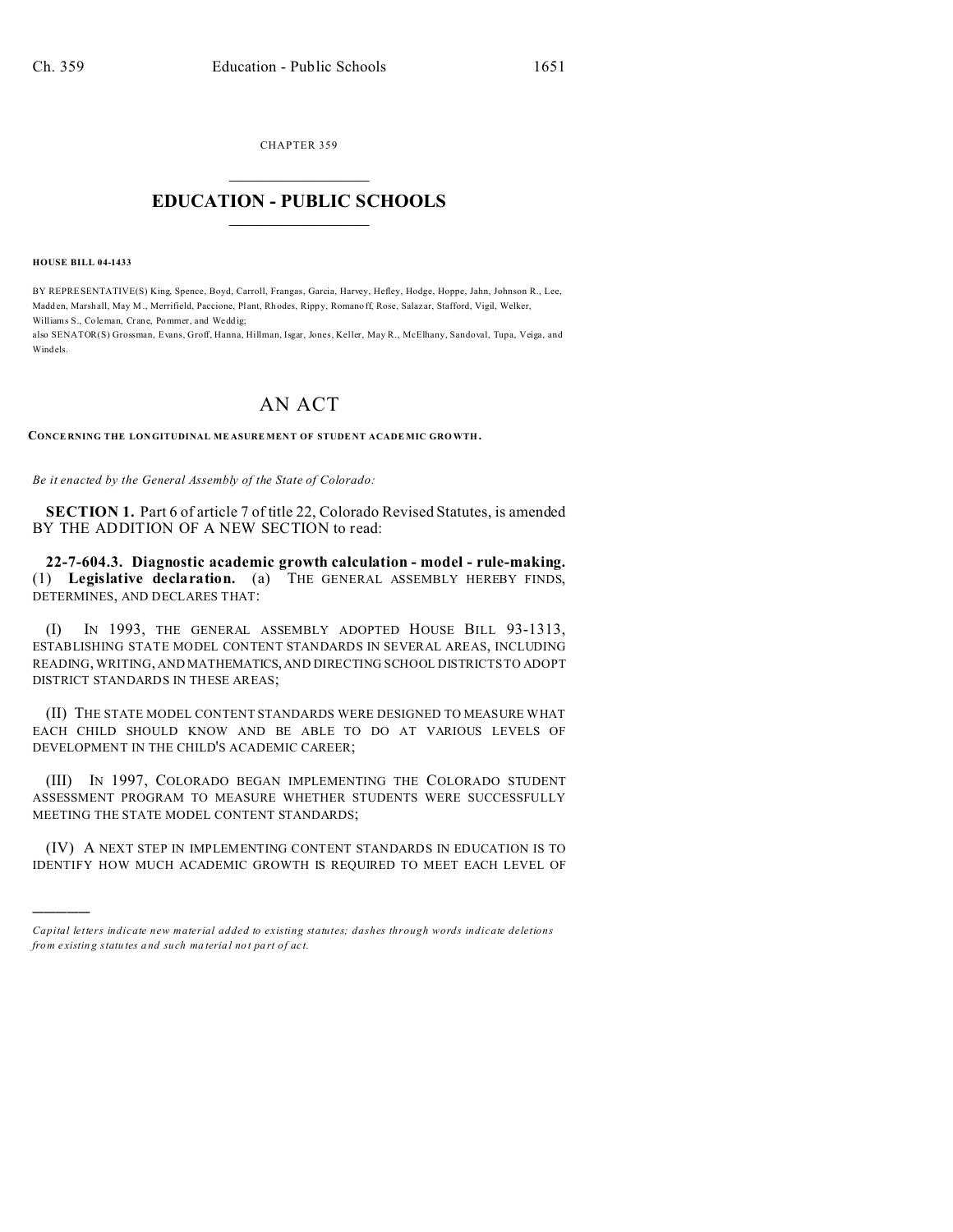CONTENT STANDARD AND TO MEASURE WHETHER STUDENTS ARE ACHIEVING THIS GROWTH;

(V) THE GOAL FOR MOST STUDENTS, NO MATTER WHERE A STUDENT STARTS, IS TO ACHIEVE YEARLY ACADEMIC GROWTH SUFFICIENT TO PERFORM AT LEAST AT THE PROFICIENCY LEVEL OF "PROFICIENT" IN READING, WRITING, AND MATHEMATICS BY THE TIME THE STUDENT COMPLETES GRADE TEN. IN THE CASE OF STUDENTS WHO HAVE NOT YET COMPLETED GRADE TEN BUT WHO ARE PERFORMING AT THE PROFICIENCY LEVEL OF "PROFICIENT" OR "ADVANCED" IN READING, WRITING, OR MATHEMATICS ON CSAP ASSESSMENTS ADMINISTERED AT THEIR RESPECTIVEGRADES, THE GOAL FOR SUCH STUDENTS IS TO ADVANCE FROM YEAR TO YEAR IN A WAY THAT MAINTAINS OR IMPROVES UPON THEIR PROFICIENCY LEVEL PERFORMANCE.

(VI) THE NUMERIC CSAP SCORES RECEIVED BY EACH STUDENT IN SUCCESSIVE SCHOOL YEARS CAN BE USED TO PROVIDE A DIAGNOSTIC MEASURE THAT WILL INDICATE THE STUDENT'S DEGREE OF ACADEMIC GROWTH OVER TIME;

(VII) MEASURING EACH STUDENT'S ACADEMIC GROWTH OVER TIME WILL PROVIDE NECESSARY DIAGNOSTIC INFORMATION TO ASSIST PARENTS, TEACHERS, SCHOOLS, AND SCHOOL DISTRICTS IN IDENTIFYING STUDENTS WHO NEED ADDITIONAL ASSISTANCE AND WILL HELP TO CLOSE THE LEARNING GAP THAT SOMETIMES EXISTS AMONG STUDENTS IN THE SAME CLASSROOMS;

(VIII) THE DIAGNOSTIC MEASUREMENT OF STUDENT ACADEMIC GROWTH OVER TIME SHOULD BE BASED UPON ALL AVAILABLE INDIVIDUAL SCORES FOR THE STUDENT ON STATEWIDE ASSESSMENTS ADMINISTERED TO THE STUDENT THROUGH THE YEARS; AND

(IX) THE DIAGNOSTIC METHODOLOGY OF CALCULATING STUDENT ACADEMIC GROWTH OVER TIME SHOULD BE CAPABLE OF ACCOMMODATING THE INCLUSION OF ALL STUDENTS, INCLUDING STUDENTS FOR WHOM SPARSE DATA IS AVAILABLE.

(b) THE GENERAL ASSEMBLY FURTHER FINDS AND DECLARES THAT:

(I) EFFORTS TO IMPROVE STUDENT ACADEMIC GROWTH SHOULD EMPHASIZE CLOSING ACHIEVEMENT GAPS;

(II) A TRUE LONGITUDINAL MEASURE IS REQUIRED THAT TRACKS INDIVIDUAL STUDENTS FROM ONE GRADE LEVEL IN THE FIRST YEAR TO THE NEXT HIGHER GRADE LEVEL IN THE FOLLOWING YEAR AND THAT ACCOMMODATES STUDENTS RETAINED IN GRADE;

(III) ONLY STUDENTS WHO WERE ENROLLED IN A SCHOOL BY OCTOBER 1 OF THE SCHOOL YEAR SHOULD HAVE THEIR ACADEMIC GROWTH INCLUDED IN THE SCHOOL'S OVERALL ACADEMIC GROWTH RATING FOR THAT SCHOOL YEAR IN THE SCHOOL ACCOUNTABILITY REPORT;

(IV) AN ACADEMIC GROWTH MEASUREMENT SHOULD ACCOUNT FOR THE INFLUENCE OF ARTIFICIALLY HIGH- OR LOW-SCORING STUDENTS AND REGRESSION TOWARD THE MEAN;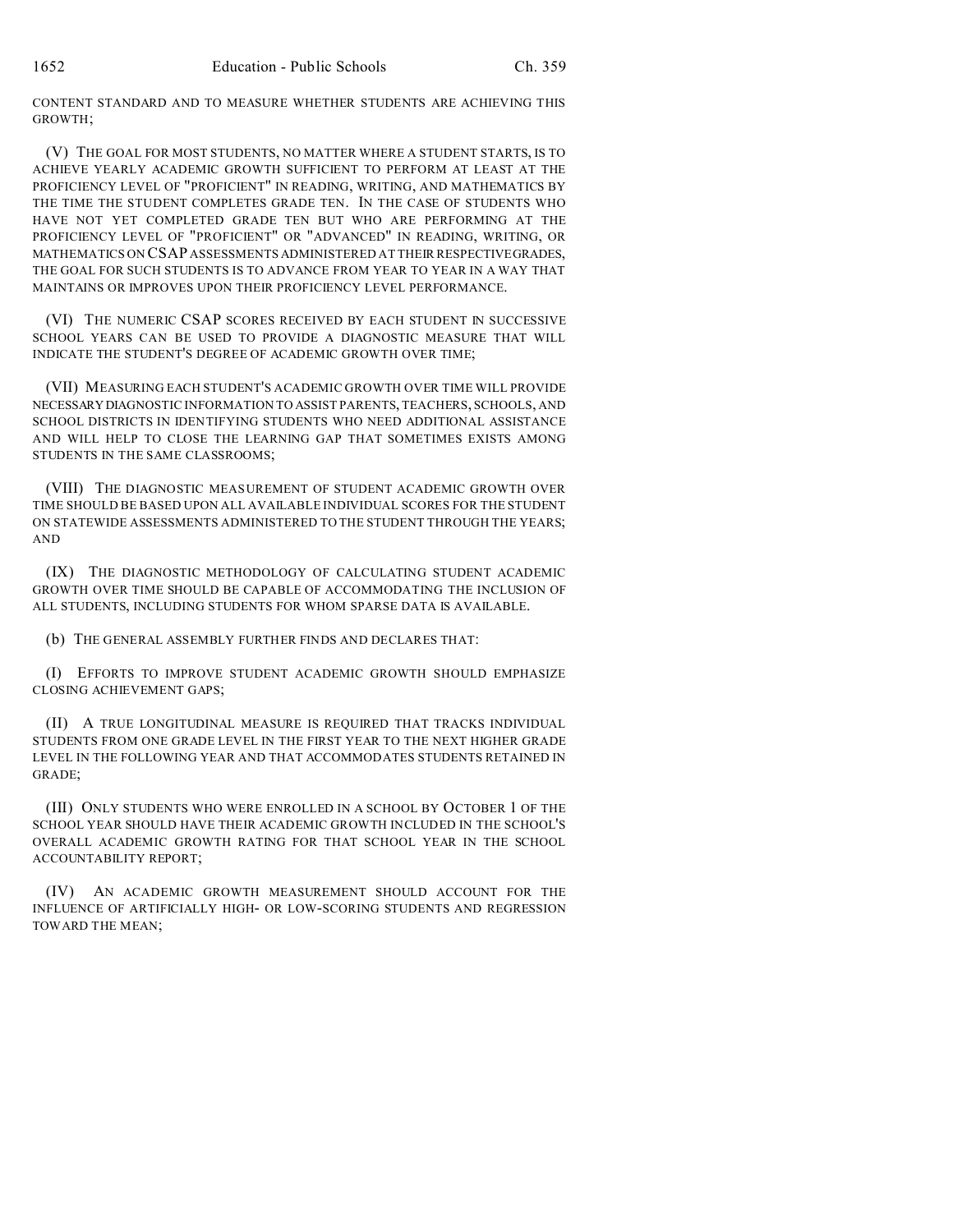(V) CREDIT SHOULD BE GIVEN FOR STUDENTS WHO MAINTAIN THEIR PERFORMANCE AT THE ADVANCED LEVEL OF PROFICIENCY, EVEN IF THEIR SCALE SCORES DECLINE, TO RECOGNIZE THE SUBSTANTIAL AMOUNT OF LEARNING REQUIRED TO MAINTAIN THAT LEVEL OF PERFORMANCE AND TO AVOID PENALIZING SCHOOLS WITH LARGE NUMBERS OF ADVANCED- LEVEL STUDENTS WHOSE SCORES MIGHT DECLINE SLIGHTLY DUE TO MEASUREMENT ERROR;

(VI) AN ACADEMIC GROWTH MEASUREMENT SHOULD MEASURE EACH STUDENT'S PROGRESS TOWARD PERFORMING AT THE PROFICIENCY LEVEL OF "ADVANCED" OR "PROFICIENT";

(VII) AN ACADEMIC GROWTH MEASUREMENT SHOULD MEASURE THE PERFORMANCE OVER TIME OF STUDENTS ASSIGNED TO SPECIFIC CLASSROOMS AND TEACHERS; AND

(VIII) TEACHERS SHOULD BE ABLE TO IDENTIFY INDIVIDUAL STUDENTS WHO ARE NOT MAKING SUFFICIENT PROGRESS AND TO USE THE DIAGNOSTIC PROPERTIES OF CSAP'S OBJECTIVES TO PLAN INSTRUCTIONAL STRATEGIES FOR IMPROVEMENT.

(c) THEREFORE, IT IS THE INTENT OF THE GENERAL ASSEMBLY TO ADOPT LEGISLATION TO IMPLEMENT A PROCESS FOR DIAGNOSTICALLY MEASURING STUDENT ACADEMIC GROWTH AND TO INCLUDE A LONGITUDINAL STUDENT ACADEMIC GROWTH MEASUREMENT ON THE SCHOOL ACCOUNTABILITY REPORT THAT WILL:

(I) CREATE A COOPERATIVE ATMOSPHERE AMONG STUDENTS, PARENTS, TEACHERS, SCHOOL DISTRICT ADMINISTRATORS, THE DEPARTMENT OF EDUCATION, AND THE STATE BOARD OF EDUCATION; AND

(II) PROMOTE THE HIGHEST POSSIBLE ACADEMIC ACHIEVEMENT.

(2) **Development of model - technical advisory panel.** (a) WITHIN FIFTEEN DAYS AFTER THE EFFECTIVE DATE OF THIS SECTION, THE DEPARTMENT SHALL CHOOSE A PUBLIC OR PRIVATE ENTITY TO DEVELOP, NO LATER THAN JUNE 15, 2004, A MIXED-EFFECTS STATISTICAL MODEL TO DIAGNOSTICALLY CALCULATE STUDENTS' ANNUAL ACADEMIC GROWTH AND TO CALCULATE ANNUALLY THE AMOUNT OF EACH STUDENT'S AND EACH SCHOOL'S ACADEMIC GROWTH IN READING, WRITING, AND MATHEMATICS OVER THE PERIODS BETWEEN THE ADMINISTRATION OF THE CSAP ASSESSMENTS, WHICH CALCULATION SHALL BE BASED ON STUDENTS' CSAP SCORES.

(b) NO LATER THAN JUNE 15, 2004, THE DEPARTMENT SHALL CONVENE A TECHNICAL ADVISORY PANEL THAT INCLUDES EXPERTS ON THE MEASUREMENT OF LONGITUDINAL GROWTH FOR ACCOUNTABILITY PURPOSES. THE TECHNICAL ADVISORY PANEL SHALL REVIEW THE PROPOSED MODEL DEVELOPED PURSUANT TO PARAGRAPH (a) OF THIS SUBSECTION (2) FOR DIAGNOSTICALLY CALCULATING THE ANNUAL ACADEMIC GROWTH OF STUDENTS. THE MODEL, AT A MINIMUM, SHALL SPECIFY THE STANDARD ERROR OF MEASUREMENT AND SHALL SPECIFY THE STRINGENCY OF THE CONFIDENCE INTERVAL USED TO DETERMINE WHETHER THE ANNUAL CHANGE IN TEST SCORES CAN BE ATTRIBUTABLE TO CHANCE DUE EITHER TO MEASUREMENT ERROR OR TO REGRESSION TO THE MEAN. IN REVIEWING THE MODEL, THE ADVISORY PANEL SHALL CONSIDER RECENT NATIONAL STUDIES OF DIFFERENT METHODOLOGIES AND MODELS FOR MEASURING LONGITUDINAL GROWTH.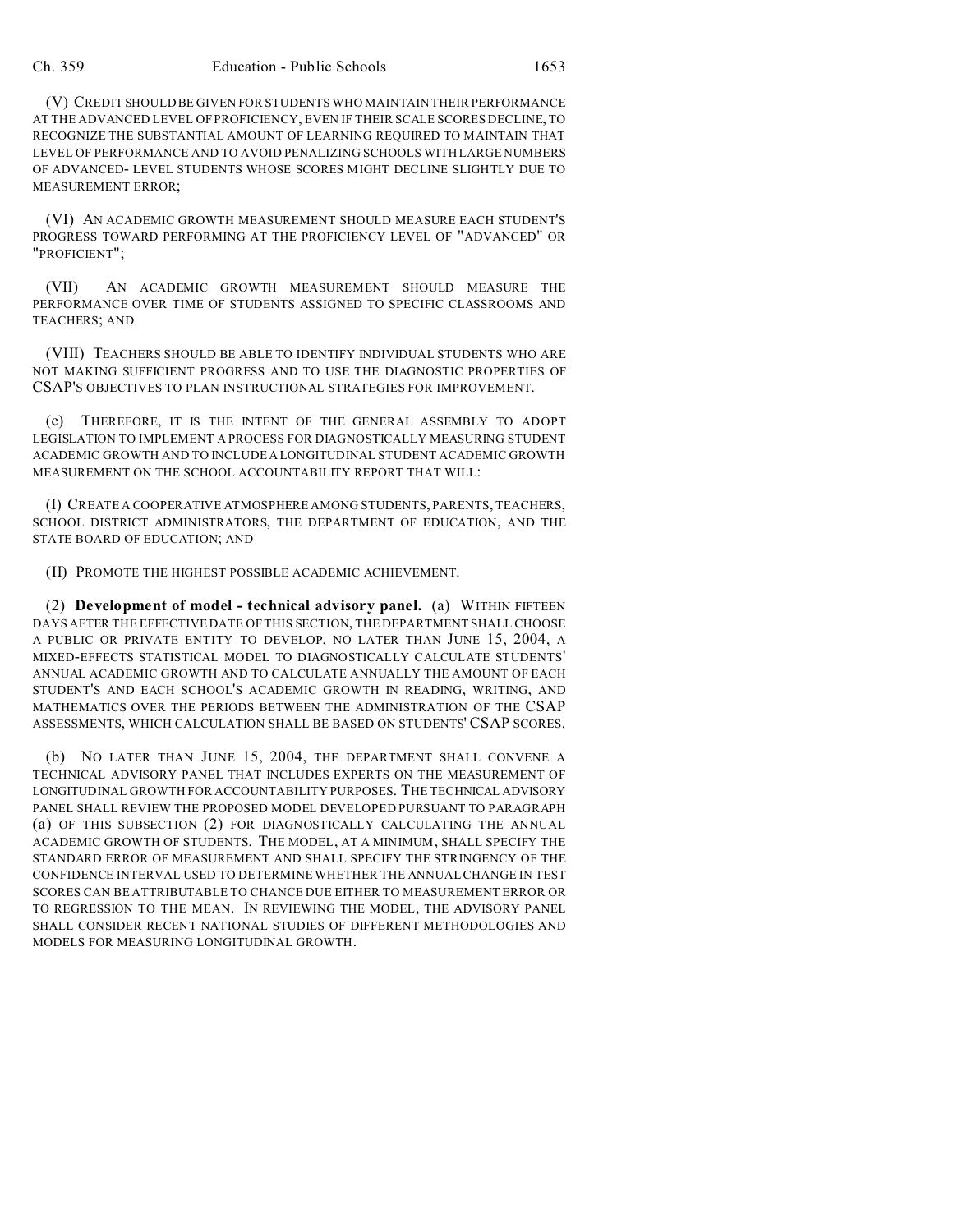(c) NO LATER THAN JULY 1, 2004, THE PANEL CONVENED PURSUANT TO PARAGRAPH (b) OF THIS SUBSECTION (2) SHALL SUBMIT ITS WRITTEN COMMENTS OR RECOMMENDATIONS TO THE DEPARTMENT, THE STATE BOARD, THE EDUCATION COMMITTEES OF THE SENATE AND THE HOUSE OF REPRESENTATIVES, AND THE GOVERNOR.

(d) THE DEPARTMENT SHALL CONVENE THE PANEL DESCRIBED IN PARAGRAPH (b) OF THIS SUBSECTION (2) WITHIN EXISTING APPROPRIATIONS.

(3) **Diagnostic academic growth calculation model.** (a) ON OR BEFORE AUGUST 15, 2004, THE STATE BOARD SHALL CONSIDER THE MODEL DEVELOPED PURSUANT TO SUBSECTION (2) OF THIS SECTION AND REVIEWED BY THE TECHNICAL ADVISORY PANEL AND SHALL ADOPT BY RULE A MIXED-EFFECTS STATISTICAL MODEL USED TO DIAGNOSTICALLY CALCULATE STUDENTS' ANNUAL ACADEMIC GROWTH THAT SHALL BE A SCIENTIFICALLY RIGOROUS STATISTICAL MODEL AVAILABLE IN THE PUBLIC DOMAIN. THE STATE BOARD MAY ADOPT A HIERARCHICAL LINEAR MODEL AS THE STATISTICAL MODEL.

(b) THE STATE BOARD, IN ADOPTING THE STATISTICAL MODEL DESCRIBED IN PARAGRAPH (a) OF THIS SUBSECTION (3), SHALL ENSURE THAT THE MODEL:

(I) REFLECTS BEST PRACTICES, AS ACKNOWLEDGED IN THE SCIENTIFIC LITERATURE, IN MEASURING LONGITUDINAL GROWTH WITH HIGH PRECISION;

(II) TO THE GREATEST EXTENT POSSIBLE, USES A METHODOLOGY THAT WILL SERVE THE DIAGNOSTIC PURPOSES OF SCHOOL DISTRICTS AND SCHOOLS;

(III) IS CAPABLE OF MEASURING HOW MUCH PROGRESS A STUDENT IS MAKING TOWARD PERFORMING AT THE PROFICIENCY LEVEL OF "PROFICIENT" OR "ADVANCED" ON CSAP ASSESSMENTS;

(IV) PROVIDES RESULTS THAT ARE MEANINGFUL, RELIABLE, AND VALID, GIVEN THEIR INTENDED PURPOSES, TO ENABLE PARENTS, TEACHERS, AND ADMINISTRATORS TO IDENTIFY INDIVIDUAL STUDENTS OR GROUPS OF STUDENTS WHO ARE NOT MAKING SUFFICIENT ACADEMIC GROWTH;

(V) USES INDIVIDUAL STUDENT SCORES FROM CSAP ASSESSMENTS;

(VI) IS DESCRIBED IN A PUBLICLY AVAILABLE DOCUMENT THAT DESCRIBES THE MATHEMATICAL EQUATIONS USED IN THE STATISTICAL MODEL AND THAT DESCRIBES THE METHODS USED TO COMPLETE THE RECORDS FOR STUDENTS WITH INCOMPLETE DATA; AND

(VII) IS CAPABLE OF TREATING THE ANALYSIS AND REPORTING OF DATA ELECTRONICALLY.

(4) **Sufficient academic growth.** (a) NO LATER THAN SEPTEMBER 15, 2004, THE DEPARTMENT SHALL CALCULATE WHAT CONSTITUTESSUFFICIENT ACADEMIC GROWTH FOR EACH STUDENT FOR EACH SCHOOL YEAR. THE DEPARTMENT SHALL FORMULATE THE CALCULATION IN SUCH A WAY THAT SUFFICIENT ACADEMIC GROWTH MEANS: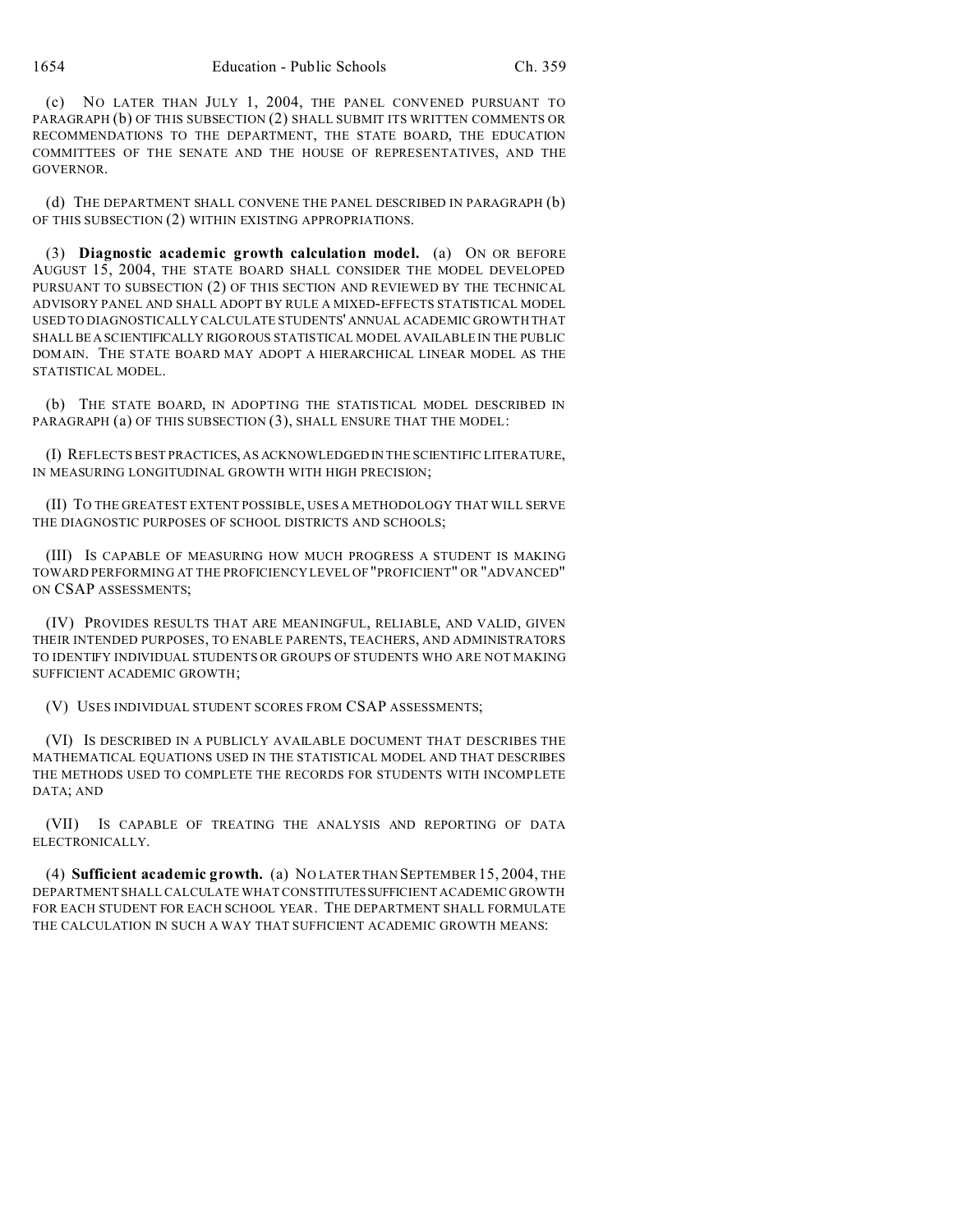(I) A STUDENT IS PROGRESSING SUFFICIENTLY TO PERFORM AT LEAST AT THE PROFICIENCY LEVEL OF "PROFICIENT" IN READING, WRITING, AND MATHEMATICS BEFORE COMPLETING GRADE TEN; AND

(II) FOR A STUDENT WHO IS PERFORMING AT THE PROFICIENCY LEVEL OF "ADVANCED", THE STUDENT IS PROGRESSING FROM YEAR TO YEAR IN A WAY THAT MAINTAINS OR IMPROVES UPON THE STUDENT'S PROFICIENCY LEVEL PERFORMANCE.

(b) THE DEPARTMENT SHALL USE DATA AVAILABLE FOR LONGITUDINAL ANALYSIS TO REVIEW AND REVISE THE CALCULATION OF ACADEMIC GROWTH AS NECESSARY.

(5) **Diagnostic academic growth information - rule-making.** (a) BEGINNING IN THE 2004-05 SCHOOL YEAR, THE DEPARTMENT SHALL PROVIDE TO EACH SCHOOL DISTRICT IN THE STATE DIAGNOSTIC ACADEMIC GROWTH INFORMATION FOR EACH STUDENT ENROLLED IN THE SCHOOL DISTRICT AND FOR EACH PUBLIC SCHOOL IN EACH SCHOOL DISTRICT, BASED ON THE CSAP ASSESSMENT RESULTS FOR THE PRECEDING SCHOOL YEARS.

(b) BEGINNING IN THE 2004-05 SCHOOL YEAR, THE DEPARTMENT SHALL PROVIDE TO EACH CHARTER SCHOOL IN THE STATE DIAGNOSTIC ACADEMIC GROWTH INFORMATION FOR EACH STUDENT ENROLLED IN THE CHARTER SCHOOL, BASED ON THE CSAP ASSESSMENT RESULTS FOR THE PRECEDING SCHOOL YEARS. THE DEPARTMENT SHALL ENSURE THAT DATA PROVIDED TO A CHARTER SCHOOL PURSUANT TO THIS PARAGRAPH (b) INCLUDE ONLY THE DATA FOR STUDENTS ENROLLED IN THE CHARTER SCHOOL.

(c) BEGINNING IN THE 2004-05 SCHOOL YEAR, THE DEPARTMENT SHALL PROVIDE TO EACH SCHOOL DISTRICT IN THE STATE DIAGNOSTIC ACADEMIC GROWTH INFORMATION FOR EACH STUDENT RESIDING IN THE SCHOOL DISTRICT WHO IS AN ELIGIBLE CHILD RECEIVING ASSISTANCE TO ATTEND A PARTICIPATING NONPUBLIC SCHOOL PURSUANT TO ARTICLE 56 OF THIS TITLE. THE INFORMATION SHALL BE BASED ON THE CSAP ASSESSMENT RESULTS FOR THE PRECEDING SCHOOL YEARS. THE SCHOOL DISTRICT SHALL PROVIDE SUCH INFORMATION TO THE ELIGIBLE CHILD THROUGH THE PARTICIPATING NONPUBLIC SCHOOL IN WHICH THE ELIGIBLE CHILD IS ENROLLED.

(d) THE STATE BOARD SHALL PROMULGATE RULES ESTABLISHING THE PROCEDURES BY AND TIME FRAMES IN WHICH THE DEPARTMENT SHALL PROVIDE THE DIAGNOSTIC ACADEMIC GROWTH INFORMATION TO SCHOOL DISTRICTS AND TO CHARTER SCHOOLS PURSUANT TO THIS SUBSECTION (5). THE DEPARTMENT MAY PROVIDE THE DIAGNOSTIC ACADEMIC GROWTH INFORMATION IN AN ELECTRONIC FORMAT.

(e) THE DEPARTMENT AND SCHOOL DISTRICTS SHALL MAINTAIN THE CONFIDENTIALITY OF EACH STUDENT'S CSAP SCORES CONSISTENT WITH THE FEDERAL "FAMILY EDUCATIONAL RIGHTS AND PRIVACY ACT OF 1974", 20 U.S.C. SEC. 1232g, AND ALL FEDERAL REGULATIONS AND APPLICABLE GUIDELINES ADOPTED IN ACCORDANCE THEREWITH.

(f) THE DIAGNOSTIC ACADEMIC GROWTH INFORMATION PROVIDED BY THE DEPARTMENT SHALL BE INCLUDED IN EACH STUDENT'S INDIVIDUAL STUDENT RECORD MAINTAINED BY THE SCHOOL DISTRICT IN WHICH THE STUDENT IS ENROLLED.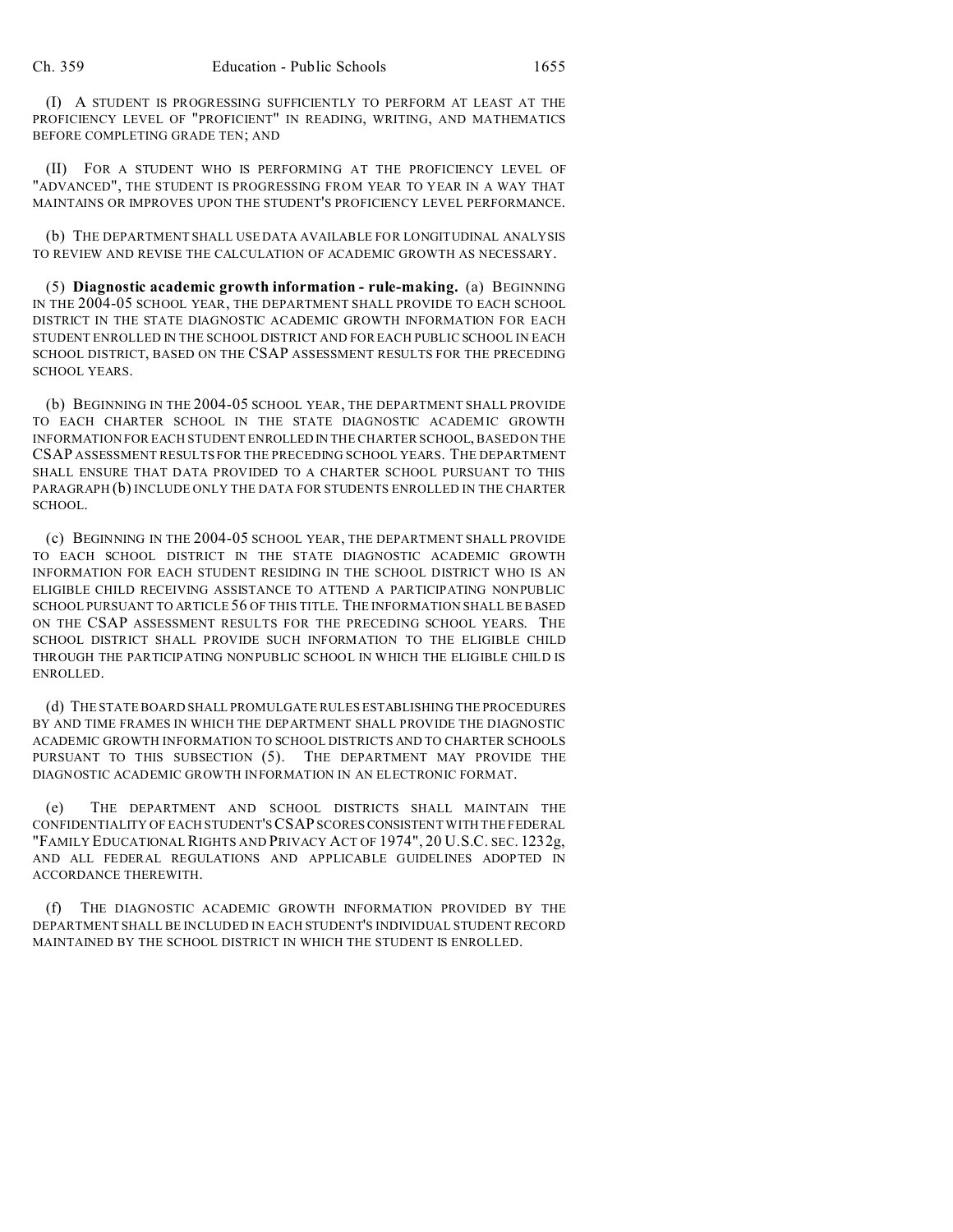(g) THE GENERAL ASSEMBLY HEREBY FINDS THAT PREPARATION AND PROVISION OF DIAGNOSTIC ACADEMIC GROWTH INFORMATION CONSTITUTES ACCOUNTABLE EDUCATION REFORM AND MAY THEREFORE BE FUNDED FROM MONEYS IN THE STATE EDUCATION FUND CREATED IN SECTION  $17$  (4) OF ARTICLE IX OF THE STATE CONSTITUTION.

(6) **Rule-making.** THE STATE BOARD IS AUTHORIZED TO PROMULGATE ANY RULES NECESSARY TO CALCULATE ANNUAL DIAGNOSTIC ACADEMIC GROWTH.

**SECTION 2. Repeal.** 22-7-603.7, Colorado Revised Statutes, is repealed.

**SECTION 3.** 22-7-604 (6), Colorado Revised Statutes, is amended to read:

**22-7-604. Academic performance - academic growth of students - rating designation and methodology.** (6) **Academic growth of students measurement.** (a) Beginning with the  $2001-022003-04$  school year, the department shall annually assign a rating for academic improvement GROWTH OF STUDENTS to each public school of "significant improvement", "improvement", "stable", "decline", or "significant decline". The academic improvement GROWTH OF STUDENTS rating shall be based upon the change in the school's standardized, weighted total score calculated pursuant to subsection (5) of this section; except that, for any year in which CSAP assessments are administered in the current year that were not administered in the previous year, the department shall calculate an alternate standardized, weighted total score, using the methodology specified in subsection (5) of this section, for the current year and for the previous year using only results from the assessments administered in both years and base the academic improvement rating on such alternate standardized, weighted total score PROPORTION OF STUDENTS WHO MAKE CSAP SCALE SCORE GAINS.

(b) For each public school, the department shall assign an academic improvement rating as follows: EVERY CSAP SCALE SCORE OF A STUDENT WHO WAS ENROLLED IN THE PUBLIC SCHOOL BY OCTOBER 1 OF THE SCHOOL YEAR FOR WHICH THE SCHOOL IS BEING RATED AND WHO HAS A CSAP SCALE SCORE FOR THE PRECEDING YEAR FROM ANY SCHOOL IN THE SAME ACADEMIC AREA SHALL BE USED TO CALCULATE THE SCHOOL'S ACADEMIC GROWTH OF STUDENTS RATING. THESE QUALIFIEDSCALE SCORES WILL BE COUNTED IN ONE OF THREE CATEGORIES: "GAIN", "STABLE", OR "LOSS".

An academic improvement rating of "significant improvement" shall be assigned to each public school that shows an improvement of 0.5 of a point or greater from the standard deviation over the immediately preceding year's standardized, weighted total score;

(II) An academic improvement rating of "improvement" shall be assigned to each public school that shows an improvement of less than 0.5 of a point but 0.3 of a point or greater from the standard deviation over the immediately preceding year's standardized, weighted total score;

(III) An academic improvement rating of "stable" shall be assigned to each public school that shows an improvement of less than 0.3 of a point from the standard deviation over the immediately preceding year's standardized, weighted total score or that shows a decline of less than -0.3 of a point from the standard deviation over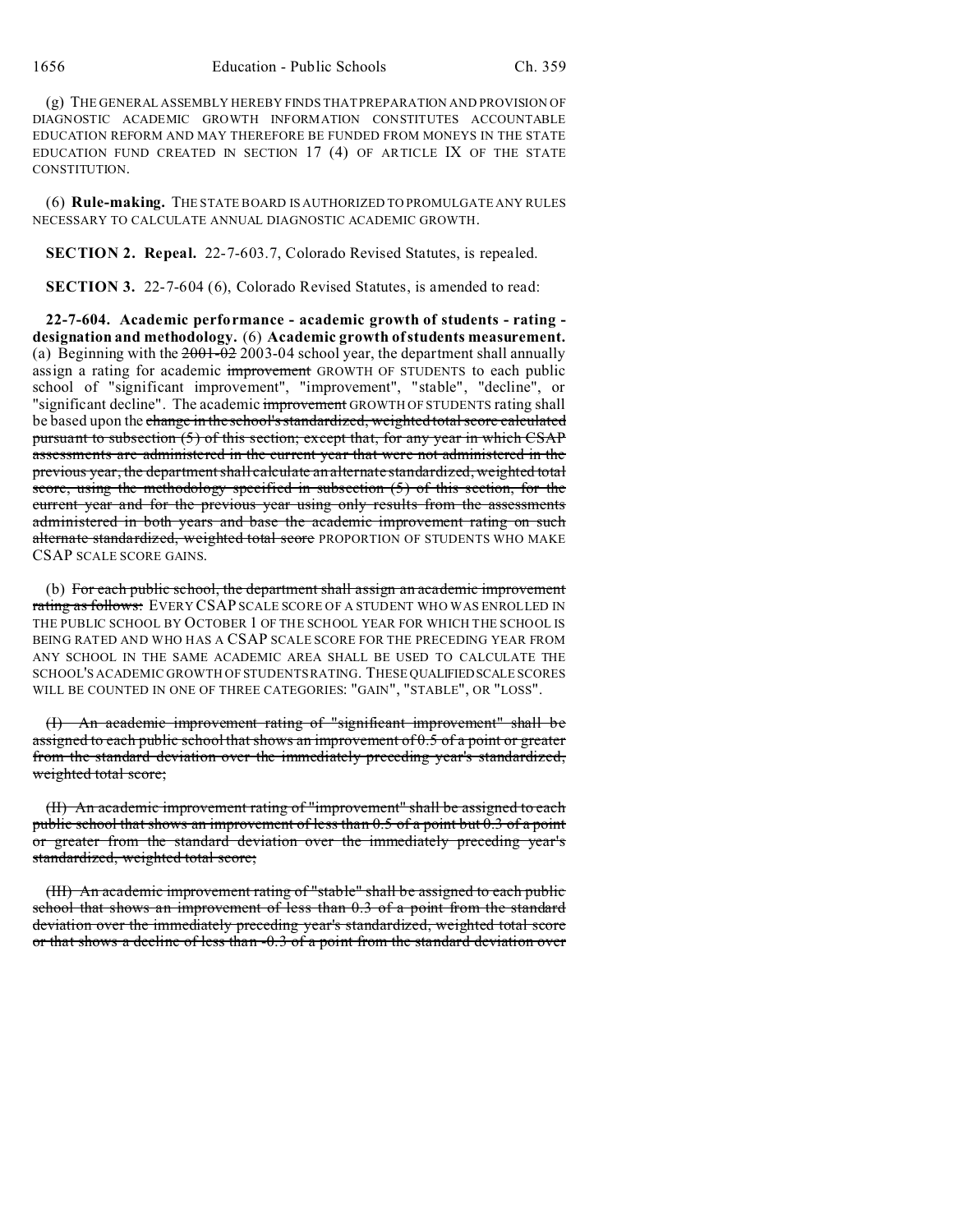the immediately preceding year's standardized, weighted total score;

(IV) An academic improvement rating of "decline" shall be assigned to each public school that shows a decline of -0.3 of a point or more but less than -0.5 of a point from the standard deviation over the immediately preceding year's standardized, weighted total score; and

(V) An academic improvement rating of "significant decline" shall be assigned to each public school that shows a decline of -0.5 of a point or more from the standard deviation over the immediately preceding year's standardized, weighted total score.

(c) (I) IF A STUDENT'S CSAP SCALE SCORE IN AN ACADEMIC AREA IS HIGHER THAN HIS OR HER CSAP SCALE SCORE IN THAT ACADEMIC AREA IN THE PRECEDING YEAR, HIS OR HER SCORE IS COUNTED IN THE GAIN CATEGORY. IF A STUDENT'S CSAP SCALE SCORE IN AN ACADEMIC AREA IS THE SAME AS HIS OR HER CSAP SCALE SCORE IN THAT ACADEMIC AREA IN THE PRECEDING YEAR, HIS OR HER SCORE IS COUNTED IN THE STABLE CATEGORY. IF A STUDENT'S CSAP SCALE SCORE IN AN ACADEMIC AREA IS LOWER THAN HIS OR HER CSAP SCALE SCORE IN THAT ACADEMIC AREA IN THE PRECEDING YEAR, HIS OR HER SCORE IS COUNTED IN THE LOSS CATEGORY.

(II) NOTWITHSTANDING THE PROVISIONS OF SUBPARAGRAPH (I) OF THIS PARAGRAPH (c) TO THE CONTRARY, IF A STUDENT'S CSAP SCALE SCORE IN AN ACADEMIC AREA IS "ADVANCED", AS DESCRIBED IN SUBSECTION (3) OF THIS SECTION, AND THE STUDENT'S CSAP SCALE SCORE IN THE ACADEMIC AREA IN THE PRECEDING YEAR WAS "ADVANCED", HIS OR HER SCORE IS COUNTED IN THE GAIN CATEGORY IF IT IS HIGHER THAN THE PRECEDING YEAR'S SCORE, AND IN THE STABLE CATEGORY IF THE SCORE IS THE SAME OR LOWER THAN THE PRECEDING YEAR'S SCORE.

(III) THE DEPARTMENT SHALL ESTABLISH A TABLE THAT ALIGNS THE CSAP SCALE SCORES WITHIN EACH ACADEMIC AREA ACROSS GRADE LEVELS TO DETERMINE THE EQUIVALENTCSAP SCALE SCORE FOR THE PRIOR GRADE LEVEL. CSAP SCALE SCORES FOR SUCCESSIVE GRADE LEVELS ARE EQUIVALENT IF THEY REPRESENT THE SAME CUMULATIVE PROPORTION OF STUDENTS IN EACH GRADE LEVEL. CALCULATIONS TO DETERMINE THE EQUIVALENT CSAP SCALE SCORE FOR THE PRIOR GRADE LEVEL IN EACH ACADEMIC AREA SHALL BE BASED ON DATA FROM THE FIRST YEAR IN WHICH CSAP SCALE SCORES WERE RECORDED BY THE DEPARTMENT. THE DEPARTMENT MAY REVISE THE TABLE THAT ALIGNS CSAP SCALE SCORES ACROSS GRADE LEVELS WHEN CSAP SCALE SCORES ARE REVISED.

(IV) FOR PURPOSES OF THIS PARAGRAPH (c), UNLESS THE CONTEXT OTHERWISE REQUIRES:

(A) "HIGHER" MEANS A STUDENT'S CSAP SCALE SCORE IS AT LEAST ONE STANDARD ERROR OF MEASUREMENT UNIT ABOVE THE EQUIVALENT CSAP SCALE SCORE FOR THE PRIOR GRADE LEVEL;

(B) "SAME" MEANS A STUDENT'S CSAP SCALE SCORE IS LESS THAN ONE STANDARD ERROR OF MEASUREMENT UNIT ABOVE THE EQUIVALENT CSAP SCALE SCORE FOR THE PRIOR GRADE LEVEL, BUT NOT MORE THAN ONE STANDARD ERROR OF MEASUREMENT UNIT BELOW THE EQUIVALENT CSAP SCALE SCORE FOR THE PRIOR GRADE LEVEL; AND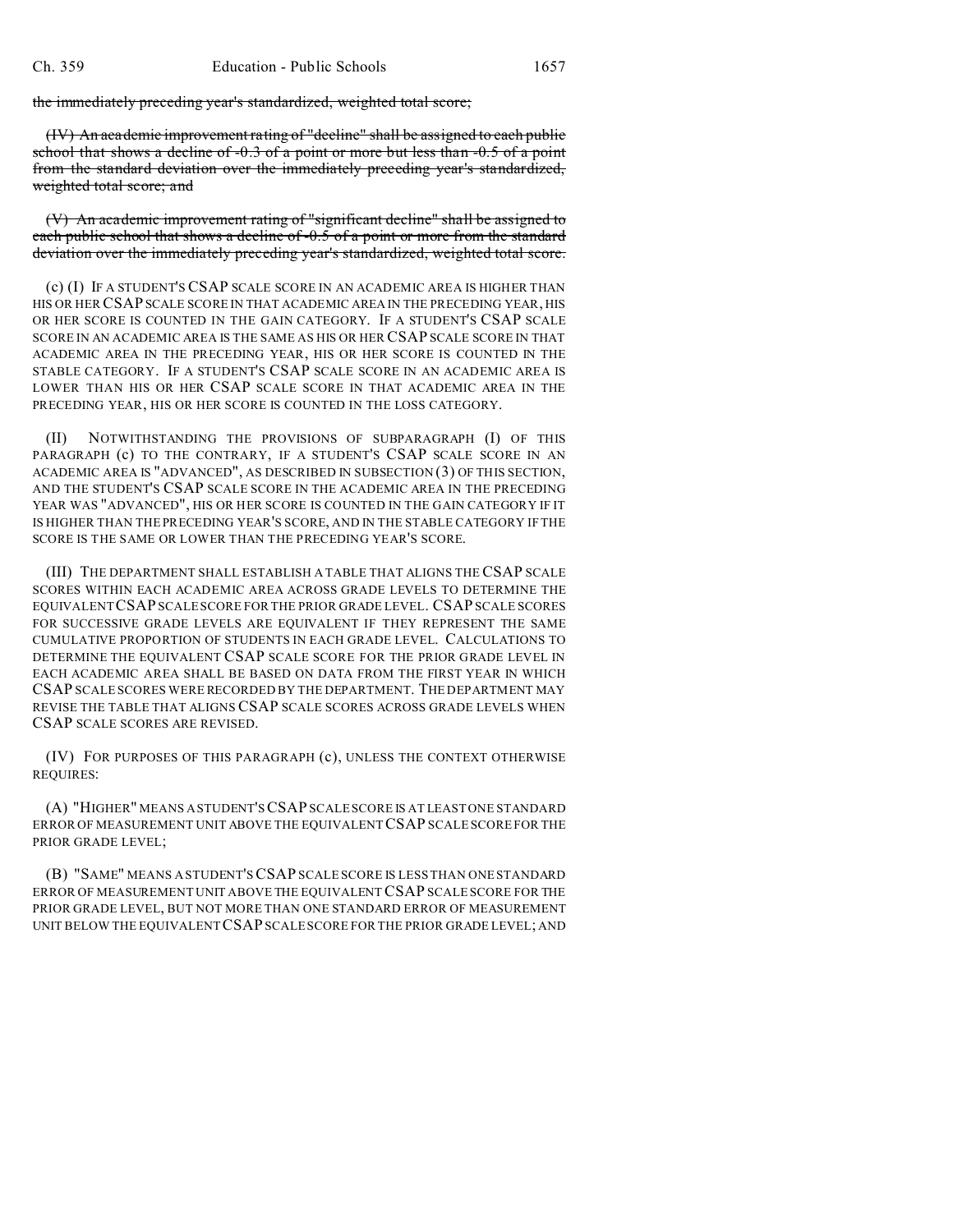(C) "LOWER" MEANS A STUDENT'S CSAP SCALE SCORE IS MORE THAN ONE STANDARD ERROR OF MEASUREMENT UNIT LOWER THAN THE EQUIVALENT CSAP SCALE SCORE FOR THE PRIOR GRADE LEVEL.

(d) THE TOTAL NUMBER OF SCORES IN THE "GAIN", "STABLE", AND "LOSS" CATEGORIES SHALL EACH BE DIVIDED BY THE TOTAL NUMBER OF QUALIFIED SCALE SCORES. THE RESULTING PERCENTAGE OF SCORES IN THE "LOSS" CATEGORY SHALL BE SUBTRACTED FROM THE PERCENTAGE OF SCORES IN THE "GAIN" CATEGORY. IF THE RESULTING DIFFERENCE IS:

(I) 10.00% OR GREATER, THE DEPARTMENT SHALL ASSIGN AN ACADEMIC IMPROVEMENT RATING OF "SIGNIFICANT IMPROVEMENT" TO THE PUBLIC SCHOOL;

(II) 5.01% TO 9.99%, THE DEPARTMENT SHALL ASSIGN AN ACADEMIC IMPROVEMENT RATING OF "IMPROVEMENT" TO THE PUBLIC SCHOOL;

(III) -5.00% TO 5.00%, THE DEPARTMENT SHALL ASSIGN AN ACADEMIC IMPROVEMENT RATING OF "STABLE" TO THE PUBLIC SCHOOL;

(IV) -5.01% TO -9.99%, THE DEPARTMENT SHALL ASSIGN AN ACADEMIC IMPROVEMENT RATING OF "DECLINE" TO THE PUBLIC SCHOOL;

(V) -10.00% OR LOWER, THE DEPARTMENT SHALL ASSIGN AN ACADEMIC IMPROVEMENT RATING OF "SIGNIFICANT DECLINE" TO THE PUBLIC SCHOOL.

(e) THE DEPARTMENT SHALL ACCOUNT FOR CSAP MEASUREMENT ERROR, MAY ADJUST THE DEFINITION OF "STABLE" STUDENTS FOR ACCURACY, AND MAY IMPLEMENT TECHNICAL ADJUSTMENTS TO ENSURE THAT THE ACADEMIC GROWTH MEASUREMENT USES A VALID LONGITUDINAL METHODOLOGY.

**SECTION 4.** 22-7-605 (4) (b) (II) (A), (4) (b) (II) (C), and (5) (e) (II), Colorado Revised Statutes, are amended to read:

**22-7-605. School accountability reports - format.** (4) **Title page.** Information described in paragraphs (a) to (d) of this subsection (4) shall appear on the front of the accountability report:

(b) **Ratings.** (II) (A) FOR THE 2003-04 SCHOOL YEAR AND FOR EACH SCHOOL YEAR THEREAFTER, immediately below the words "Overall Academic Performance" shall appear in smaller SAME SIZE type "Academic Improvement: rating calculated pursuant to section 22-7-604 (6)". The rating shall be in the same size type as the words "Academic Improvement GROWTH OF STUDENTS" FOLLOWED DIRECTLY BY THE RATING CORRESPONDING TO THISCATEGORYCALCULATED PURSUANT TO SECTION 22-7-604 (6) FOR THE PUBLIC SCHOOL.

(C) FOR THE 2003-04 SCHOOL YEAR AND FOR EACH SCHOOL YEAR THEREAFTER, if the school qualifies for an award pursuant to part 3 of article 11 of this title, immediately below the words "Academic Improvement GROWTH OF STUDENTS" shall appear the words:"Winner of a John Irwin School of Excellence Award for the [year - year] school year." or "Winner of a Governor's Distinguished Improvement Award for the [year - year] school year.", whichever is appropriate.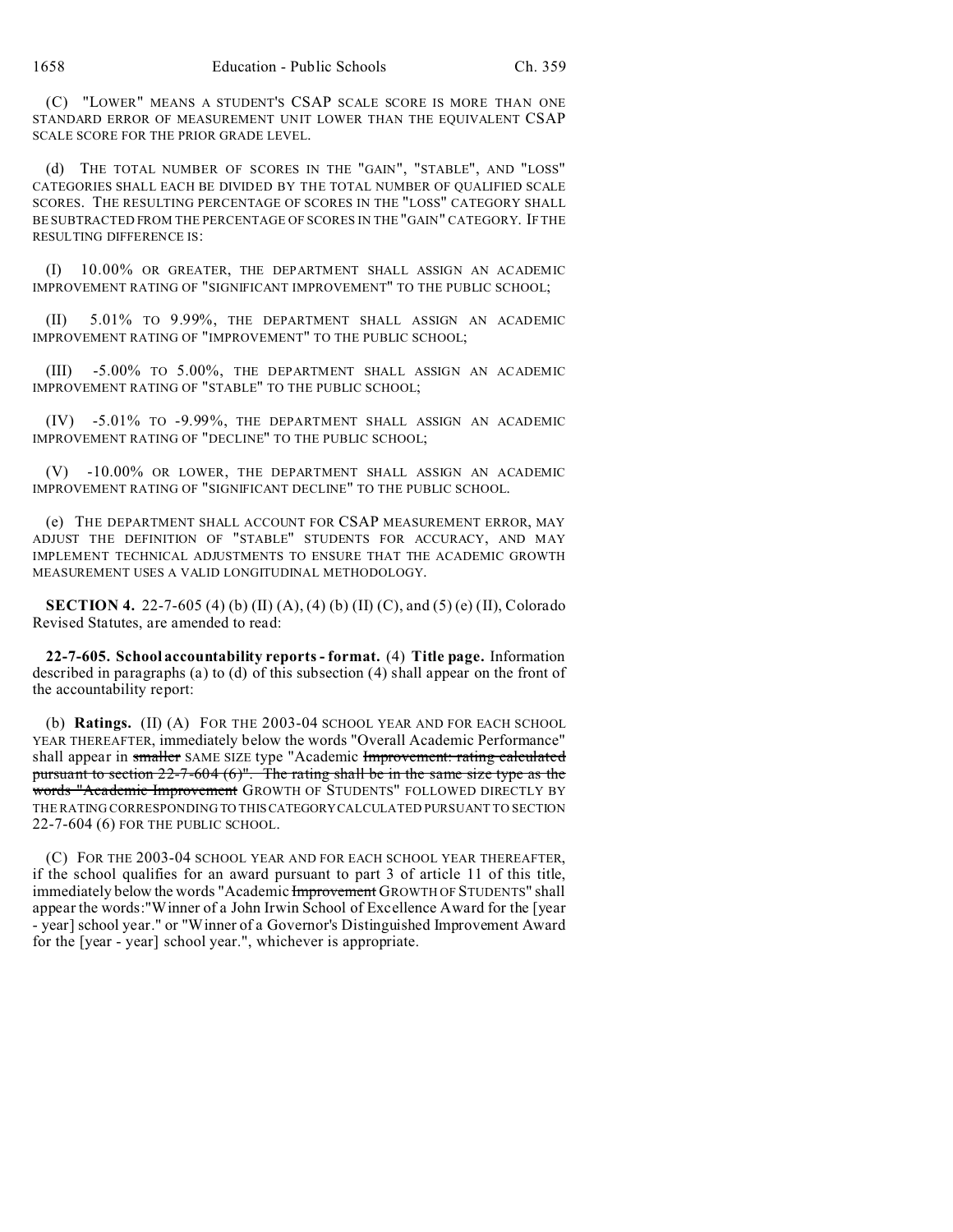(5) **Safety and school environment.** The accountability report shall contain a page clearly marked as the "Safety and School Environment" page containing the following:

(e) **Ratings description.** Directly below the information contained in paragraph (d) of this subsection (5) shall appear a chart containing the following two columns:

(II) The second column shall be entitled "school improvement ACADEMIC GROWTH OF STUDENTS ratings" in bold font and capital letters. Immediately following this title shall be the following words listed in a column, each preceded by a bullet point: "Significant Improvement"; "Improvement"; "Stable"; "Decline"; and "Significant Decline".

**SECTION 5.** 22-7-605 (8) (a), Colorado Revised Statutes, as repealed and reenacted by House Bill 04-1217, enacted at the Second Regular Session of the Sixty-fourth General Assembly, is amended to read:

**22-7-605. School accountability reports - format.** (8) **Parental questions.** (a) The accountability report shall contain a page clearly marked in large font as the "Questions Parents Should Ask" page. Below the title "Questions Parents Should Ask" shall appear the words "Based upon your child's school's Overall Academic Performance Rating of [insert the applicable rating] and its Academic Improvement GROWTH OF STUDENTS Rating of [insert the applicable rating], here are some questions you may want to ask your school about student achievement:

**SECTION 6.** 22-11-301 (1), Colorado Revised Statutes, is amended to read:

**22-11-301. Colorado school awards program - created - rules.** (1) There is hereby established the Colorado school awards program, referred to in this part 3 as the "program", to be administered by the department. The state board shall promulgate reasonable rules for the administration of this part 3 and the program. Such rules shall include but need not be limited to procedures for transmitting the financial awards to schools that demonstrate outstanding performance or **improvement** ACADEMIC GROWTH OF STUDENTS as indicated by the **academic** performance ratings issued to public schools pursuant to section 22-7-604.

**SECTION 7.** 22-11-302 (1) and (3), Colorado Revised Statutes, are amended to read:

**22-11-302. Colorado school awards program - John Irwin schools of excellence awards.** (1) The state board shall annually present financial awards to the highest performing and to the most improved public schools in the state based on the academic performance ratings pursuant to section 22-7-604.

 $(3)$  (a) Of the moneys available for awards pursuant to this part 3, two-thirds shall be awarded pursuant to this subsection (3).

(b) Of the moneys available for awards pursuant to this subsection (3), awards shall first be made to schools that in the previous school year received an academic performance rating of "low" or "unsatisfactory" pursuant to section 22-7-604 (5) and that received an academic improvement rating of "significant improvement", pursuant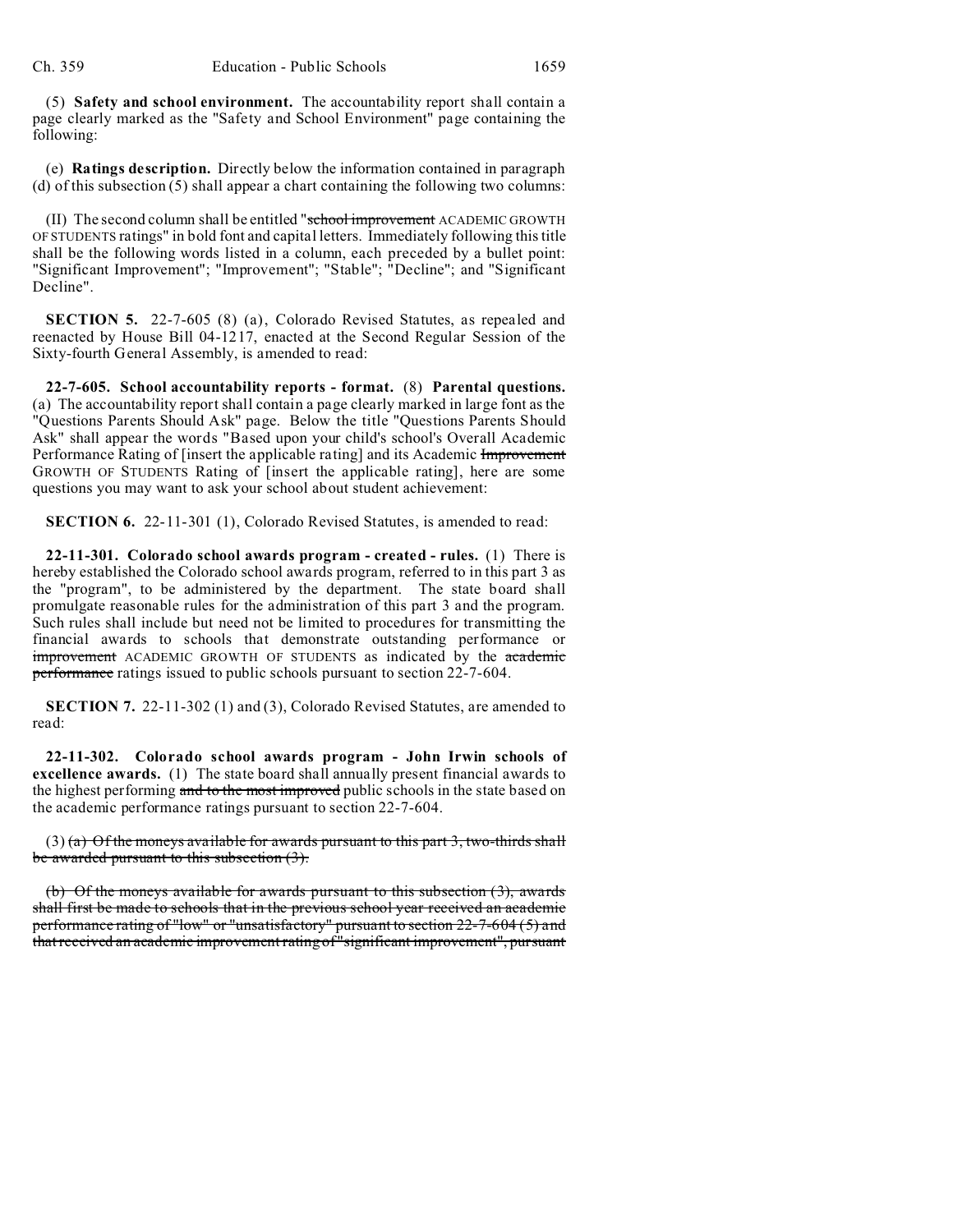to section  $22 - 7 - 604$  (6).

(c) After the awards have been issued pursuant to paragraph (b) of this subsection (3), any moneys remaining for awards pursuant to this subsection (3) shall be awarded to the public schools whose overall standardized, weighted total score for academic performance improved the most as compared to the previous school year; except that to be eligible for an award pursuant to this paragraph (e), a school must be in the top eight percent of all public schools with regard to improvement in overall standardized, weighted total scores as compared to the previous school year and the school must not have received an award pursuant to paragraph (b) of this subsection  $(3)$ .

(d) Awards issued pursuant to this subsection (3) shall be known as the "governor's distinguished improvement awards".

**SECTION 8.** 22-11-303 (1), Colorado Revised Statutes, is amended to read:

**22-11-303. Colorado school awards program - distribution of award.** (1) Any award presented by the state board pursuant to  $\frac{\pi}{22-11-302}$  THIS PART 3 shall be spent or distributed for use within the public school as the principal of the public school, after consultation with the school advisory council for the public school, deems appropriate.

**SECTION 9.** Part 3 of article 11 of title 22, Colorado Revised Statutes, is amended BY THE ADDITION OF A NEW SECTION to read:

**22-11-305. Governor's distinguished improvement awards.** (1) THE STATE BOARD SHALL ANNUALLY PRESENT FINANCIAL AWARDS TO THE PUBLIC SCHOOLS IN THE STATE DEMONSTRATING THE HIGHEST DEGREE OF ACADEMIC GROWTH OF STUDENTS BASED ON THE MIXED-EFFECTS STATISTICAL MODEL USED TO CALCULATE ACADEMIC GROWTH OF STUDENTS FOR DIAGNOSTIC PURPOSES PURSUANT TO SECTION 22-7-604.3. THE STATE BOARD SHALL PRESENT THE AWARDS TO THE SCHOOLS WITH HIGH PERCENTAGES OF STUDENTS:

(a) WHO ACHIEVE ACADEMIC GROWTH AT A RATE SUFFICIENT TO REACH PROFICIENCY BY GRADE TEN; OR

(b) WHO MAINTAIN OR ENHANCE THEIR ACHIEVEMENT IF THE STUDENTS HAVE ALREADY REACHED THE PROFICIENCY LEVEL OF "ADVANCED".

(2) (a) THE STATE BOARD SHALL PRESENT THE AWARDS TO SCHOOLS IN EACH OF THE FOLLOWING CATEGORIES:

(I) SCHOOLS THAT RECEIVED AN ACADEMIC PERFORMANCE RATING OF "UNSATISFACTORY" PURSUANT TO SECTION 22-7-604 (5) FOR THE PREVIOUS SCHOOL YEAR, IF ANY;

(II) SCHOOLS THAT RECEIVED AN ACADEMIC PERFORMANCE RATING OF "LOW" PURSUANT TO SECTION 22-7-604 (5) FOR THE PREVIOUS SCHOOL YEAR, IF ANY;

(III) SCHOOLS THAT RECEIVED AN ACADEMIC PERFORMANCE RATING OF "AVERAGE"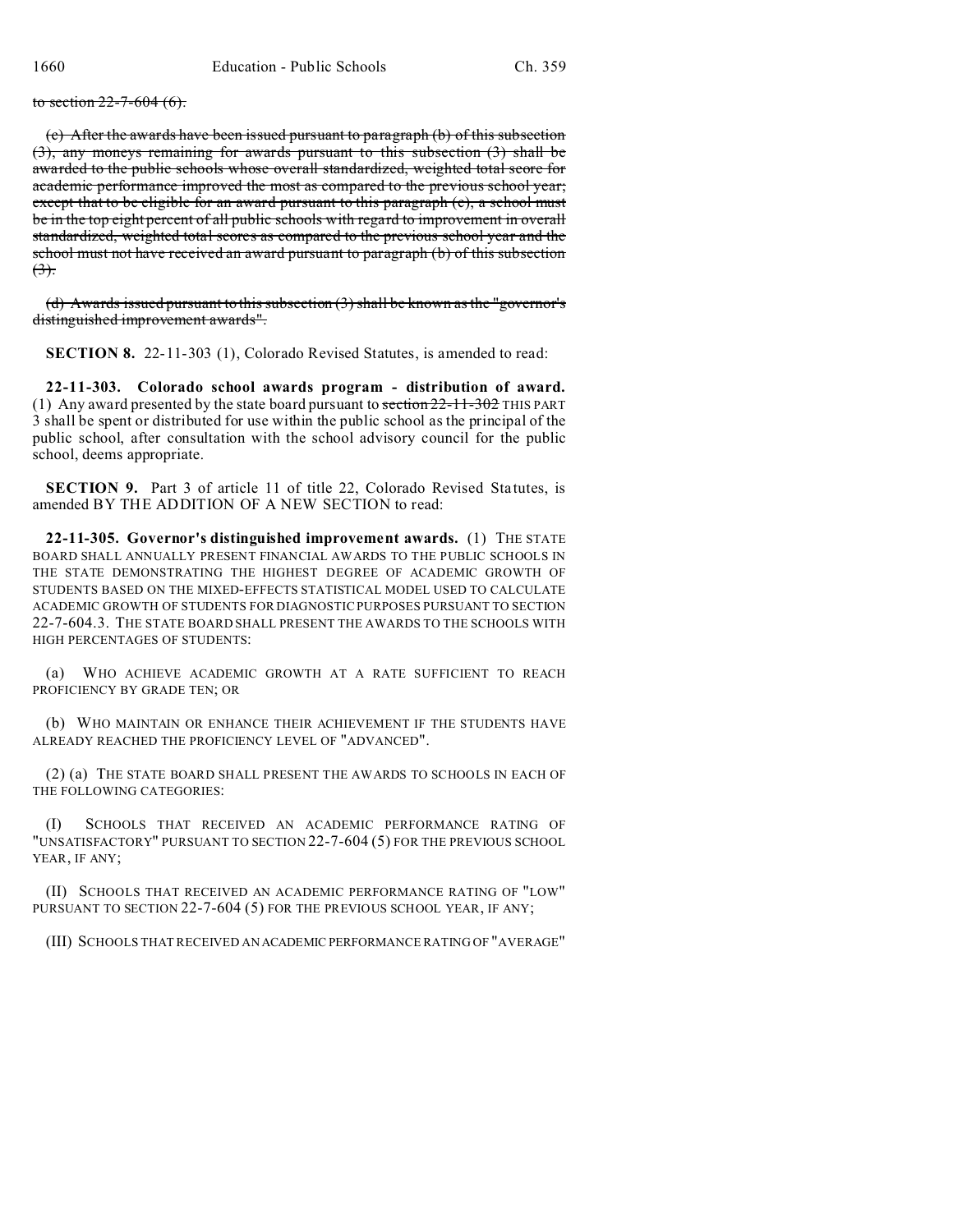PURSUANT TO SECTION 22-7-604 (5) FOR THE PREVIOUS SCHOOL YEAR, IF ANY;

(IV) SCHOOLS THAT RECEIVED AN ACADEMIC PERFORMANCE RATING OF "HIGH" PURSUANT TO SECTION 22-7-604 (5) FOR THE PREVIOUS SCHOOL YEAR, IF ANY; AND

(V) SCHOOLS THAT RECEIVED AN ACADEMIC PERFORMANCE RATING OF "EXCELLENT" PURSUANT TO SECTION 22-7-604 (5) FOR THE PREVIOUS SCHOOL YEAR, IF ANY.

(b) THE STATE BOARD SHALL ANNUALLY DETERMINE THE NUMBER OF SCHOOLS IN EACH CATEGORY DESCRIBED IN PARAGRAPH (a) OF THIS SUBSECTION (2) THAT WILL RECEIVE AWARDS PURSUANT TO THIS SECTION.

(3) OF THE MONEYS AVAILABLE FOR AWARDS PURSUANT TO THIS PART 3, TWO-THIRDS SHALL BE AWARDED PURSUANT TO THIS SECTION.

(4) AWARDS ISSUED PURSUANT TO THIS SECTION SHALL BE KNOWN AS "GOVERNOR'S DISTINGUISHED IMPROVEMENT AWARDS".

**SECTION 10.** 22-7-602 (8), Colorado Revised Statutes, is amended to read:

**22-7-602. Definitions.** As used in this part 6, unless the context otherwise requires:

(8) "School level" means the level of a public school as either elementary, middle, or high school. Schools that cover grades one through five or one through six shall be considered elementary schools. Schools that cover grades six through eight or seven through nine shall be considered middle schools. Schools that cover grades nine through twelve or ten through twelve shall be considered high schools. Schools that cover other combinations of grades shall be considered elementary, middle, or high school as determined by the state board by rule; except that, if a school covers two or three complete school levels, as defined in this subsection (8), it shall be considered as two or three separate schools for purposes of assigning of academic performance and improvement ACADEMIC GROWTH OF STUDENTS ratings pursuant to section 22-7-604 and issuing school accountability reports pursuant to section 22-7-605.

**SECTION 11.** 22-7-603 (1), Colorado Revised Statutes, is amended to read:

**22-7-603. State data reporting system.** (1) The department shall develop and implement a comprehensive data collection and reporting system for collecting and reporting performance indicators from each public school. On or before September 1, 2000, the department shall contract out for the development of the state data reporting system. The department shall award the contract based upon a competitive bid; except that the provisions of the "Procurement Code", articles 101 to 112 of title 24, C.R.S., shall not apply to this contract. The state data reporting system shall be designed to collect, through electronic transfer where possible, all student and public school performance data required to ascertain the degree to which public schools and school districts are meeting state performance standards and shall be capable of producing data for decision-making and for the comprehensive annual school accountability reports on public school and district performance pursuant to sections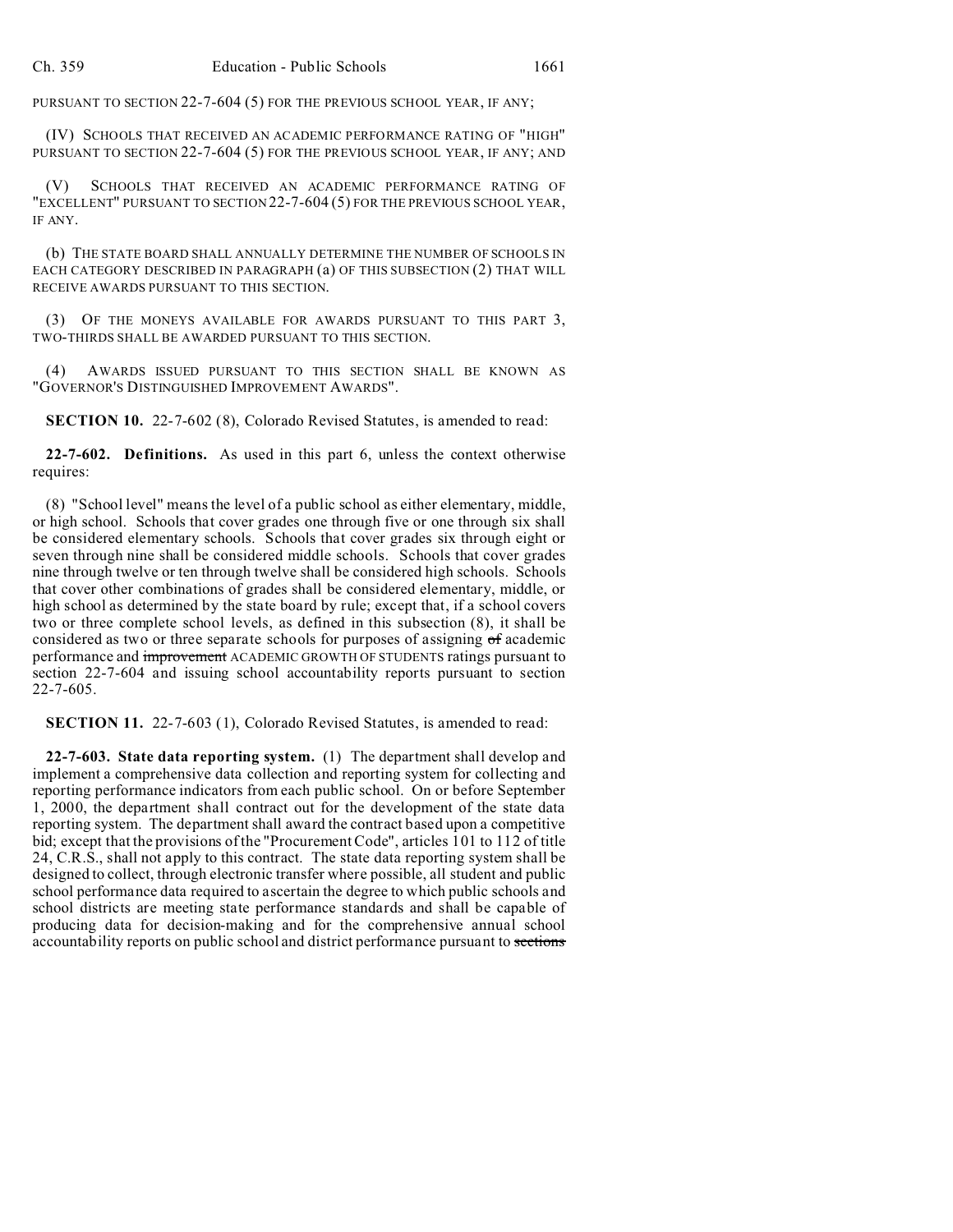22-7-604 and 22-7-605 SECTIONS 22-7-604, 22-7-604.3, AND 22-7-605. The state data reporting system shall be designed to protect the privacy of students. In addition, the state data reporting system shall be designed to include all the information and data elements needed for measuring student and school performance, including fiscal, student, program, personnel, facility, community, evaluation, and other relevant data and shall allow for the analysis of the relationship between school district and public school expenditures and effectiveness. On and after June 1, 2002, the state data reporting system shall also have the capabilities described in section 22-7-603.5 (3). Data elements collected and provided by the department, school districts, and individual public schools shall be compatible. The state data reporting system shall be managed and administered by the department. Each school district that has a unique information management system shall assure that compatibility exists between its unique system and the data elements of the state data reporting system so that all data required to be input into the state data reporting system is made available through electronic transfer and in the appropriate input format.

**SECTION 12.** 22-7-609.6, Colorado Revised Statutes, is amended to read:

**22-7-609.6. School improvement - appropriations.** On and after July 1, 2003, the general assembly may appropriate such moneys as are available to assist school districts in improving the academic improvement GROWTH of STUDENTS IN schools that received an academic improvement rating of "unsatisfactory" ARE IN THE ACADEMIC GROWTH OF STUDENTS CATEGORY OF "SIGNIFICANT DECLINE". In addition, the department of education may allocate any moneys received pursuant to the federal "No Child Left Behind Act of 2001", Public Law 107-110 20 U.S.C. SEC. 6301 ET SEQ., for such purpose.

**SECTION 13.** 22-54-114 (2.5), Colorado Revised Statutes, is amended to read:

**22-54-114. State public school fund.** (2.5) The general assembly finds that implementation of section 22-7-603.5, including implementation of rules to uniquely identify individual students, has resulted in more accurate determinations of pupil enrollment and a savings in the amount required to fund the state's share of total program funding for school districts. For the 2003-04 budget year and budget years thereafter, the department of education shall allocate a portion of the amount of the in-year cost recovery occurring as a result of the use of unique student identifiers to fund implementation of the academic growth pilot program and the academic growth program pursuant to section  $22$ -7-603.7</del> SECTION 22-7-604.3, CONCERNING THE CALCULATION OF ACADEMIC GROWTH OF STUDENTS FOR DIAGNOSTIC PURPOSES. The amount allocated to the academic growth pilot program and the academic growth program pursuant to this subsection (2.5) FOR THE IMPLEMENTATION OF SECTION 22-7-604.3 shall not exceed two hundred thousand dollars in any budget year.

**SECTION 14.** 18-1.3-407 (3.4) (c), Colorado Revised Statutes, is amended to read:

**18-1.3-407. Sentences - youthful offenders - legislative declaration - powers and duties of district court - authorization for youthful offender system powers and duties of department of corrections - repeal.** (3.4) In addition to the powers granted to the department of corrections in subsection (3.3) of this section, the department of corrections may: